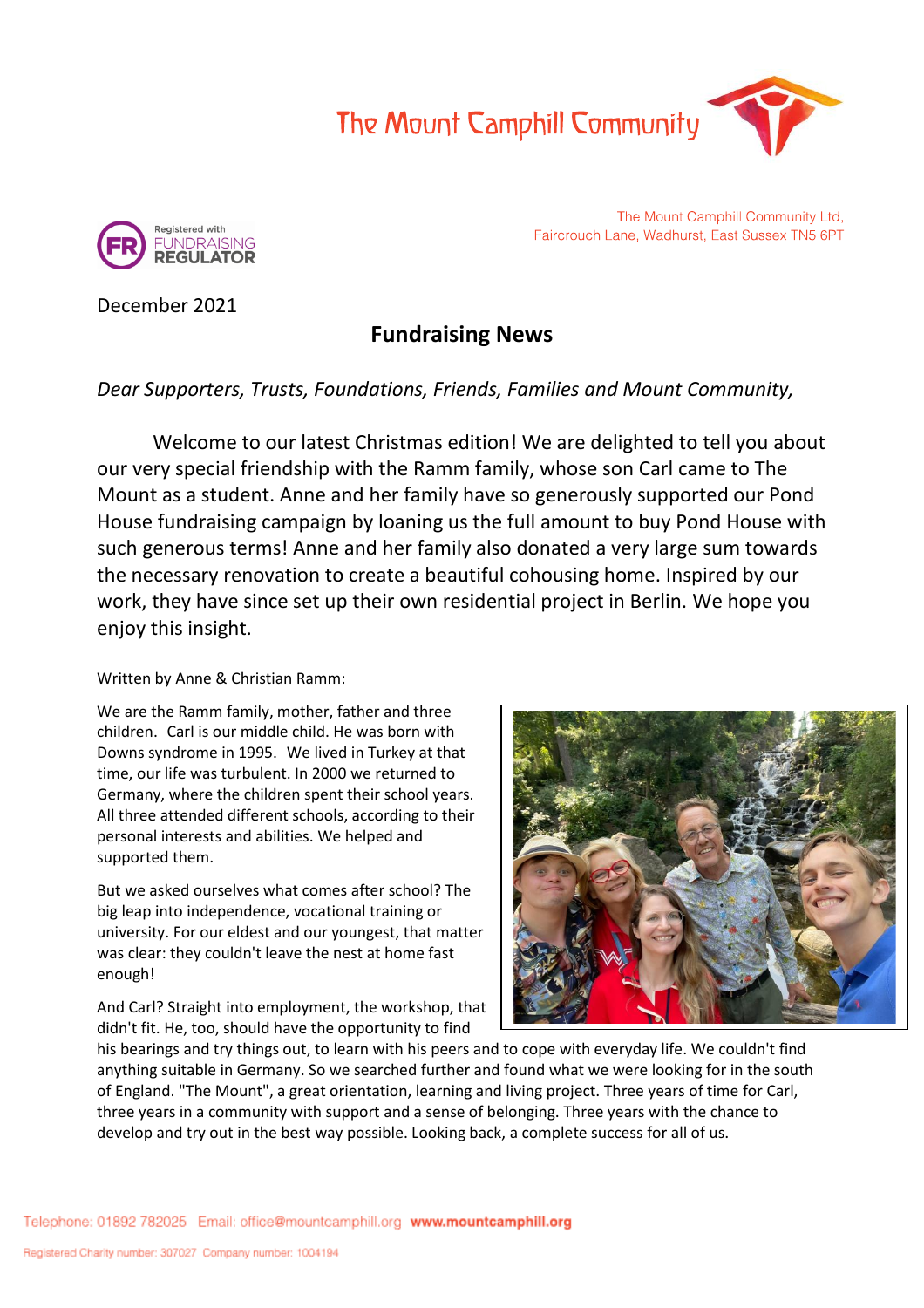We wondered why isn't there such a great project in Germany? So one question became a matter of the heart: firstly, the establishment of the Anne Ramm Foundation in 2015 and secondly, the idea of the college. A place with the goal of offering young people with support needs a protected space for orientation in living and working.



One stage on the way to establishing the college is the Lern-WG, our first residential project. Twelve young adults live together in an apartment building. Some with, some without support needs. Self-determined learning.

The Foundation sees itself as a companion for young people on their way to an adult life. Door to door with eight other tenants. What sounds like a daring experiment at first is actually the best training for independence. It is geared to the individual needs of each person as well as the needs of the group. And in the middle of Berlin life.

The special features of the Lern-WG compared to other forms of housing - 12 young people with and without assistance live together door to door. They support and benefit from each other. Integration assistance is provided by qualified personnel, who also bear the responsibility. Necessary care service is integrated on request. Living in the Lern-WG is limited in time. The learning goals are independence, competence in everyday life and in the community.

**\*\*\*\***



"It was a privilege to stay with Anne, Christian and Carl in Berlin and visit the Lern-WG during one of it's open days. Carl and his friends were proud and keen to show me around. Carl was able to stand up and give a short talk which added to the general celebration. We wish them all continued succes for the future." Chrystal.

#### **Pond House update**

We are pleased to let you know our Pond House appeal has now raised over £576,548. Our chosen contractor is scheduled to start work in the new year. We look forward to sharing further news and photos of progress once the building work gets underway.

Telephone: 01892 782025 Email: office@mountcamphill.org www.mountcamphill.org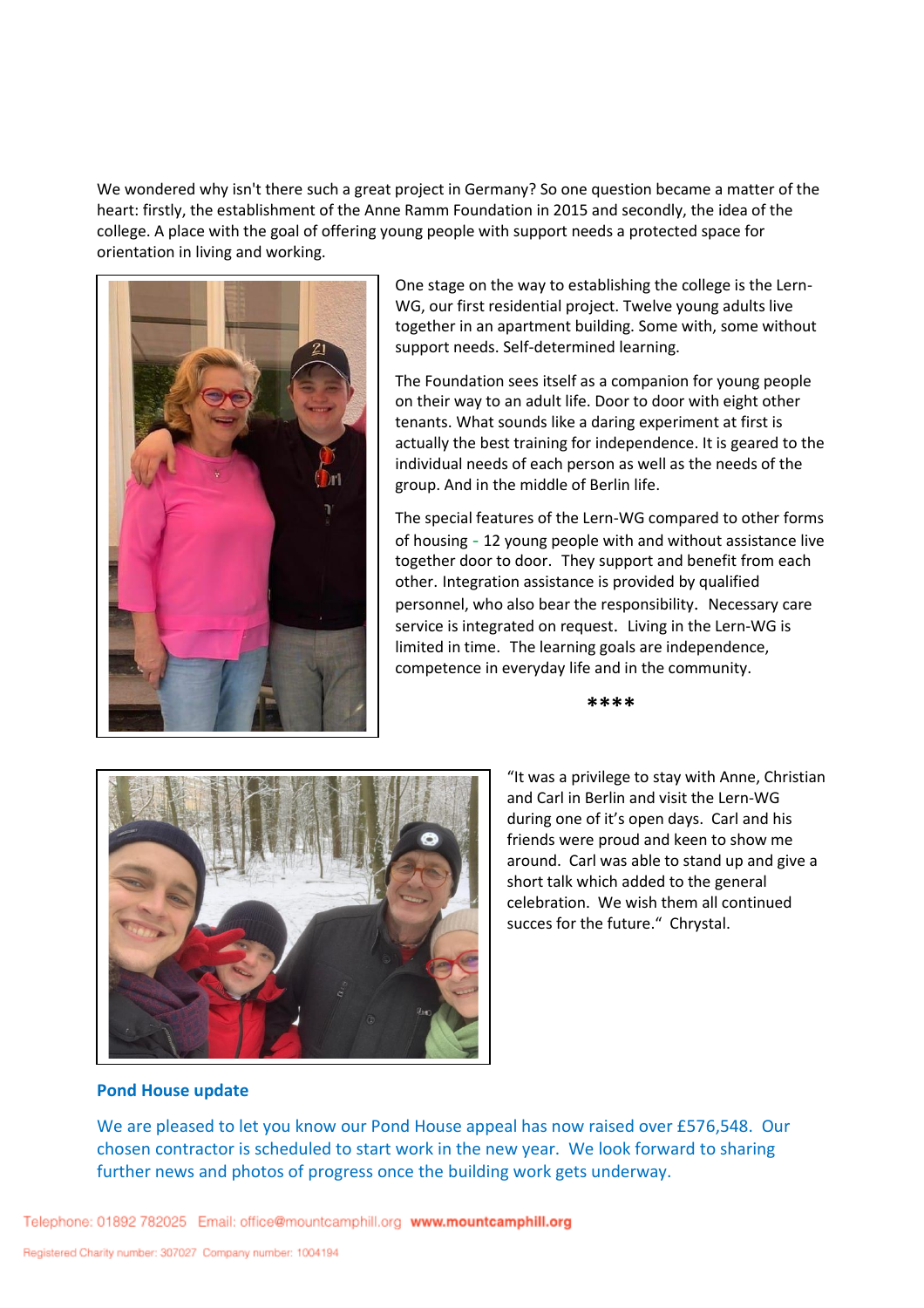### *Our Friends community have made it possible!*

### **A New Polytunnel arrives at The Mount!**

Thank you to all our Friends donors, who have helped us to buy this brand new 24 x 6 metres poly tunnel. Itai, our gardening tutor, is looking forward to growing garlic, carrots, kolrabi, lettuce, tomatoes



and basil plants in it and the gardening students and cohousers will be able to shelter in here during the wet weather but continue to garden.

*Out with the old!* We are proud to say it has been upcycled.





*In with the new!*



We'd like to take this opportunity to thank you for your amazing support and connection to us here at The Mount and wish you a wonderful Christmas and a very Happy New Year.

*With heartfelt and very best wishes from, Chrystal Hayn & Vicky Phillips*